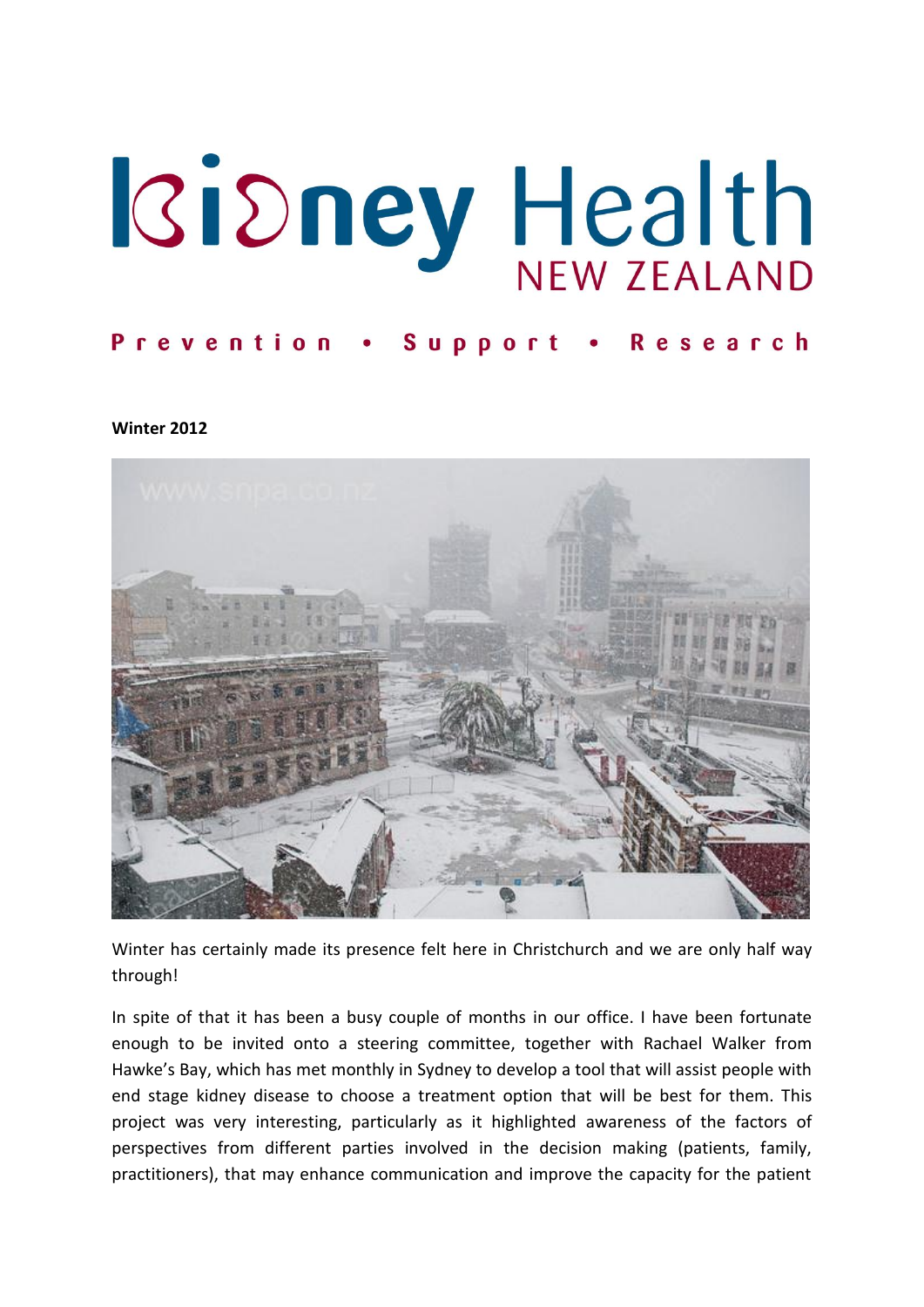and family involvement in shared decision-making. It is hoped that this will increase the number of people choosing to receive their dialysis treatment at home, as research shows many people do better when treated at home, but also ensure everybody has the opportunity to make an informed choice. We hope to be able to pilot the tool when it is completed here in New Zealand towards the end of the year.

I have had several speaking engagements recently, with a variety of groups ranging from U3A groups, Probus and nursing students. We attended a health information day at Aranui High school, a low decile school here in Christchurch, where we provided kidney health checks for staff, students and members of the public.

I was fortunate enough to attend the  $40<sup>th</sup>$  Renal Society of Australasia conference in Melbourne in June, although due to the snow I missed the first day, my report follows Anita's story in this newsletter.

Meanwhile Kelvin has almost completed updating our popular resource "Living with Kidney Failure" book, we hope to have this at the printers within the next few weeks. It will have a new look and new names to represent the changing face of kidney disease treatment. We are about to commence work on three more web based resources for the Ministry of Health, more on this in the next newsletter.

**On Saturday July 28th we are holding a Kidney information Forum here in Christchurch in conjunction with the Christchurch Kidney Society. It will be held in the Govan room, on the 2nd Floor of the Don Bevan Medical Research building at 40 Stewart Street. This forum is open to the public. Please call me on 0800 543639 for further information.**

In August Kelvin and I are attending the Australia and New Zealand Society of Nephrology conference, being held in Auckland, where we will have a stand to promote our work and raise awareness of our resources.

Our Facebook page has received a number of views and comments as we post items of interest. Of particular interest currently has been the fact that New Zealanders can now state on their Facebook profiles that they want to be organ donors.

Anyone who wishes to be an organ donor can do so by creating a life event on their timeline, and if they want can share why they decided to be a donor. This allows people to share this important information with their family and friends and increase awareness and conversations around organ donation. I have had several calls on the 0800 line on this subject already.

The move follows similar schemes in the US, Britain and Australia and comes with the approval of the Ministry of Health and Organ Donation New Zealand.

The following pages cover a variety of topics in the kidney world, I always welcome your feedback.

Carmel Gregan-Ford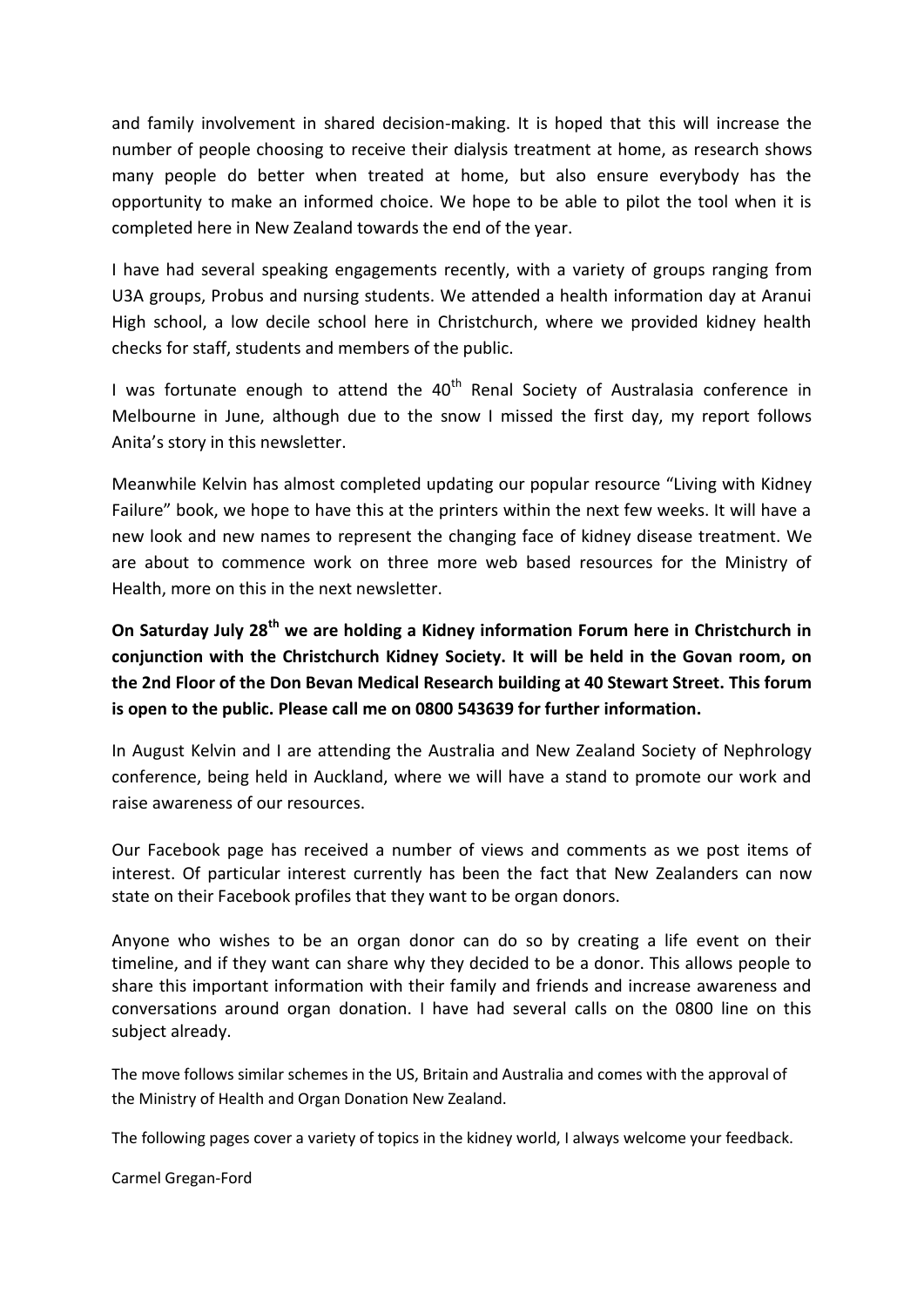#### **An inspirational story**



Outram woman Anita Lloyd celebrates 25 years with a kidney transplant.

To celebrate 25 years with her donated kidney, Outram woman Anita Lloyd took it home to Wellington. She always had a "rough idea" the organ that made a "huge difference" for her was from the capital. With friends and family, she celebrated the occasion there earlier this month, wearing specially-made T-shirts.

The "lucky third" kidney transplant she received at the age of 19 followed two failures: one lasted a only month, and the other just two years. Her 1987 transplant pre-dated live donations, meaning her kidney came from a dead donor. "I would love to thank the donor family. They were struggling with losing someone they loved. "They made the decision to donate, which saved my life. "Thank you is not really enough ..."

Before the anniversary, she asked Dunedin's "super" nephrology department for an ultrasound of her kidney, which she used to make personal cards to thank people, including the doctors in the department.

She could "count with one hand" those she personally knew around New Zealand whose transplants lasted 25 years or more. There were also one or two recipients whose transplants were going strong after more than 40 years.

Organ failure was common, requiring constant monitoring for signs of deterioration. "It's never out of the back of your mind that one day it will fail, because it's not meant to last forever," Mrs Lloyd said.

She had been surprised by how many approaches the special T-shirts attracted in Wellington, mostly from people who knew someone with a transplanted kidney.

Many were surprised her transplant had lasted so long, and it was good to give people hope for the recipients they knew, she said. She urged people not to consider themselves donors if they had "ticked the box" on their driver licence. It was always a family decision, and something people should discuss beforehand.

Mrs Lloyd said her transplant gave her a life which bore "no comparison" with having to endure regular dialysis.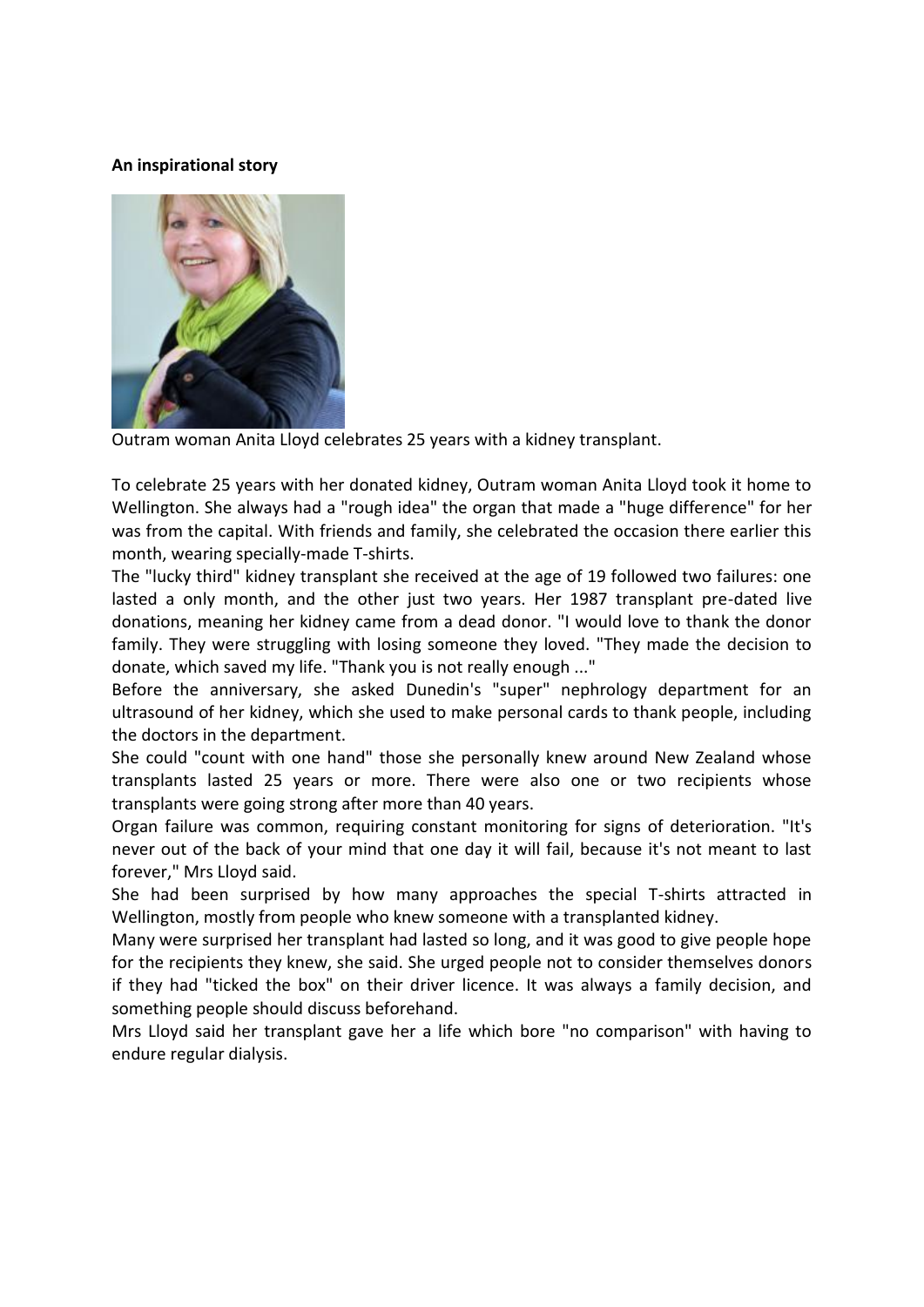#### **From the Medical Director**

# **Important Australian study shows that dialysis patients and their families prefer home dialysis**

Patients with severe chronic kidney disease may be treated with kidney transplant, dialysis, or conservative/supportive therapy. In Australia and New Zealand in 2009 patients starting treatment for kidney failure had haemodialysis (69%), peritoneal dialysis (26%) or a transplant (5%) as their first treatment. In the past the choice of starting treatment was influenced by what treatments were available locally, your doctor's opinion and your other medical problems. The importance of patient and care giver preferences has only been recognised relatively recently. As there is little difference in survival or quality of life between peritoneal and haemodialyis, patient and care giver preferences should be given proper attention. There has been a resurgence of interest in home dialysis in a number of countries. Home dialysis has several potential advantages over centre dialysis, including less travel to the hospital and no time lost in waiting at the hospital for a treatment session to begin. People on home dialysis also have more flexibility regarding the timing or length of dialysis sessions.

Dr Rachael Morton, a health economist from the University of Sydney who has an interest in chronic kidney disease, and other Australian kidney researchers surveyed 105 predialysis patients and 73 family caregivers about the type of kidney failure treatment they would most likely choose. The patients were asked to choose a type of treatment from different sets of choices based on information such as the average survival time, hours per treatment, and number of hospital visits required. The options were home haemodialysis, peritoneal dialysis, centre dialysis and conservative/supportive therapy.

The study found that home-based dialysis (either peritoneal or home haemodialysis) was chosen by patients in 65% of choice sets, centre dialysis in 35% and conservative care in 10%. For caregivers, this was 72%, 25%, and 3%, respectively. Both patients and caregivers preferred longer rather than shorter hours of dialysis but were less likely to choose overnight than daytime dialysis. Patients were willing to forgo 23 months of life expectancy with home-based dialysis to decrease their travel restrictions and caregivers 17 patientmonths. Patient age, sex, and distance from home to the dialysis unit did not significantly affect their choice of type or place of dialysis treatment. Nearly three-quarters of the care givers agreed with the statement "I would prefer my family member with kidney disease to dialyze at home."

The authors noted that "Our results suggest that extended-hours dialysis (eg, 8 hours of haemodialysis) would be acceptable to many new patients, particularly if extended hours produced a survival benefit" and that "home-based dialysis that enabled patients and their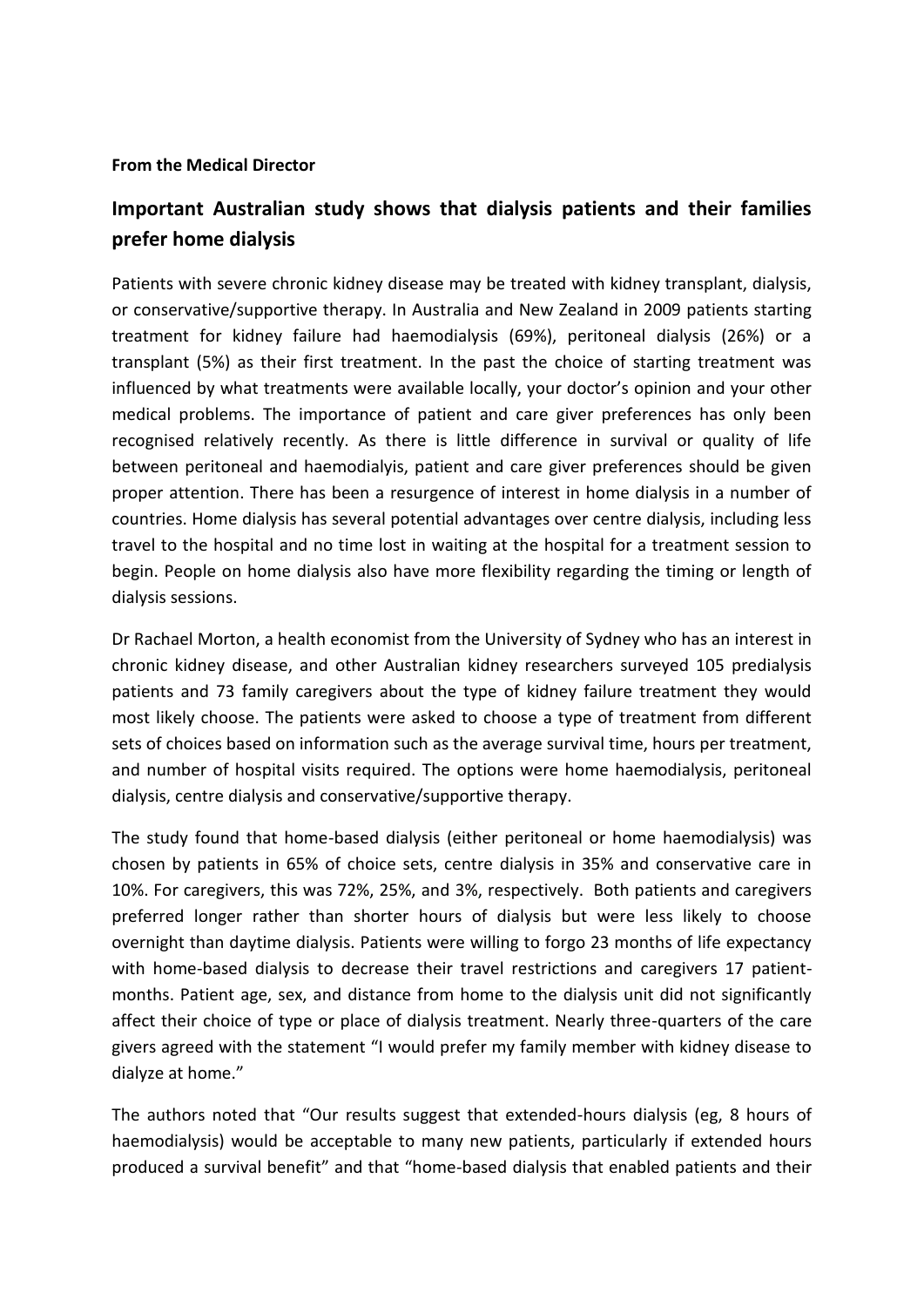family members to travel with minimal restriction would be strongly aligned with the preferences of both parties."

Kidney Health New Zealand is committed to supporting patients, care givers and health professionals in making treatment choices. KHNZ does this by the provision of patient information (in print and on line), education of patient support groups, funding of research and support for the professional development of health professionals.

#### *Chronic kidney disease is common, harmful and treatable.*

Professor Kelvin Lynn, Medical Director of Kidney Health New Zealand

# **Renal Society of Australasia Annual Conference 6th – 9 th June 2012**

Below is my report from the conference, unfortunately due to my flight from Christchurch being cancelled because of snow I missed the first day of the conference.

## **Professor Merlin Thomas. Diabetes and CKD.**

A Common Problem worldwide

Diabetes is a growth industry in Australia, there will be no shortage of diabetes disasters coming through the door in the coming years

Of the 20,000 diabetics seen by Drs over half had CKD, which essentially means that every second patient has CKD

Professor Thomas made a very good point when he said "Chronic Kidney Disease should have the word kidney taken out to get government to notice" as kidney disease is often seen as a secondary disease and as a consequence receives little recognition in the Chronic Disease funding.

It really is the most important endocrine gland in the body

As we all know ESKD has a huge impact in terms of heart failure,anemia, quality of life etc

Data out of Finland with type 1 diabetes saves lives in Finland because they have an excellent health systems, without diabetes do less well!!!

Diabetes on its own not a killer, but with kidney disease it is.

Professor Thomas described Kidney disease as a Sysiphean problem ( In Greek mythology Sisyphus was a man who had defied the Gods so his punishment was to push a rock up a mountain; on the top, the rock rolls down again and Sisyphus has to start over. Prof Thomas uses Sisyphus's ceaseless and pointless toil as a metaphor for dealing with the problem of diabetes and kidney disease. Essentially it's hard to get BP control,it's hard to get glucose control etc and often feels Sysiphean. But working hard at getting blood sugars under control is the solution to reducing ESKD.

Hypoglycemia incidence risk factor in renal dysfunction. Endocrinologists don't know insulin half life is extensively prolonged in renal impairment, so often this can create further problems in treatment.

There is some light on the horizon for some;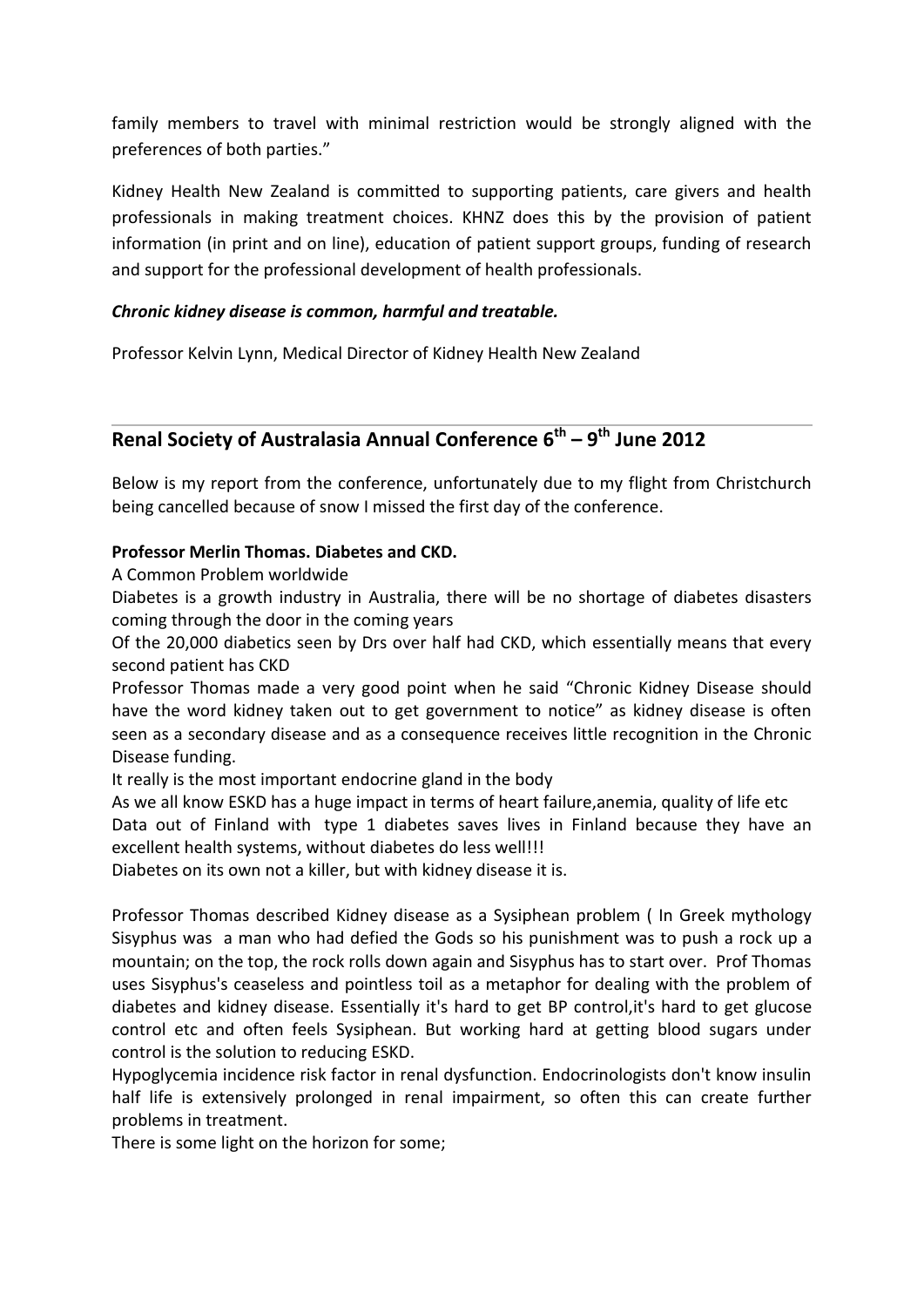"Dawn of the Gila monster" who lives in the Sonoran desert ( home of the Pima Indians ) Pima Indians are known for their high rate of diabetes, many end up on dialysis. Age of diabetes is getting younger in the Pima Indians - this is a microcosm of us as this will eventually happen around the world.

The Gila monster eats once every 1-2 months up to 1/3 of its weight and never has a hypoglycemic episode. Glucagon is released when you start to eat. The human version lasts a few minutes whereas the Gila monster saliva version lasts hours. This slows metabolism, reduces hunger and controls blood sugars. Exenatide is a synthetic version of a protein, exendin-4, derived from the Gila monster's saliva reduces hypoglycemic episodes by increasing incretin levels. The effectiveness is due to the fact that the lizard protein is about 50 percent identical to [glucagon-like peptide-1](http://en.wikipedia.org/wiki/Glucagon-like_peptide-1) analog (GLP-1), a hormone released from the human digestive tract that helps to regulate [insulin](http://en.wikipedia.org/wiki/Insulin) and [glucagon.](http://en.wikipedia.org/wiki/Glucagon) The lizard protein remains effective much longer than the human hormone, helping diabetics keep their blood sugar levels under control. In a three-year study with people with type 2 diabetes, exenatide led to healthy sustained [glucose](http://en.wikipedia.org/wiki/Glucose) levels and progressive weight loss. This is an exciting development. Injectable form of Gila monster venom only needs to be given monthly to diabetics.

Another drug Baradoxolone has been found to improve kidney function in patients with type2 diabetes and CKD, studies show it increases GFR by up to 10 Mls per min, It is currently being trialled in Australia.

#### **Zaidee's Story - Allan Turner**

Allan's 7 year old daughter Zaidee died of an aneurysm in 2004, she saved 7 people's lives when the family made the decision to donate her organs.

She was the only child to donate organ and tissue in Victoria that year. Allan and his wife were shocked at this statistic and decided to make it their mission to increase the numbers of people donating organs, by raising public awareness. The following year 5 children donated, after the family put up a plaque and photo of Zaidee in the paediatric ICUs.

Hawthorn and Port Adelaide AFL teams play for an annual trophy to raise awareness of organ and tissue donation. Flags with Zaidees pic and the rainbow symbol waved at matches. Rainbow laces on a footy ball, rainbow colored footy shoes. Rainbow shoe laces are given out, there are bags of Zaidees apples and Zaidee's rainbow sweets can be found in stores throughout Australia

140,000 died last year in Australia and of these only 337 were donors

There are 50 children on a waiting list and 1600 people waiting for organs in Australia.

National schools online education programme starts 1st July, over next 3 years about 2 million children will be exposed to information about organ donation

Where did the idea of using a rainbow as the symbol for Zaidees campaign, Zaidee was 7 when she died, there are 7 colours of a rainbow, 7 days in a week, and Zaidees shoes had rainbow coloured laces in her shoes when she was little, which she loved.

#### **Raising awareness of organ donation - Nicola Stitt**

In 2009 Commonwealth organisation committed \$151 million over four years to maximize access to organs and tissue transplantation in Australia.

All States in Australia have committed to the project, it is known as the Donate Life Network.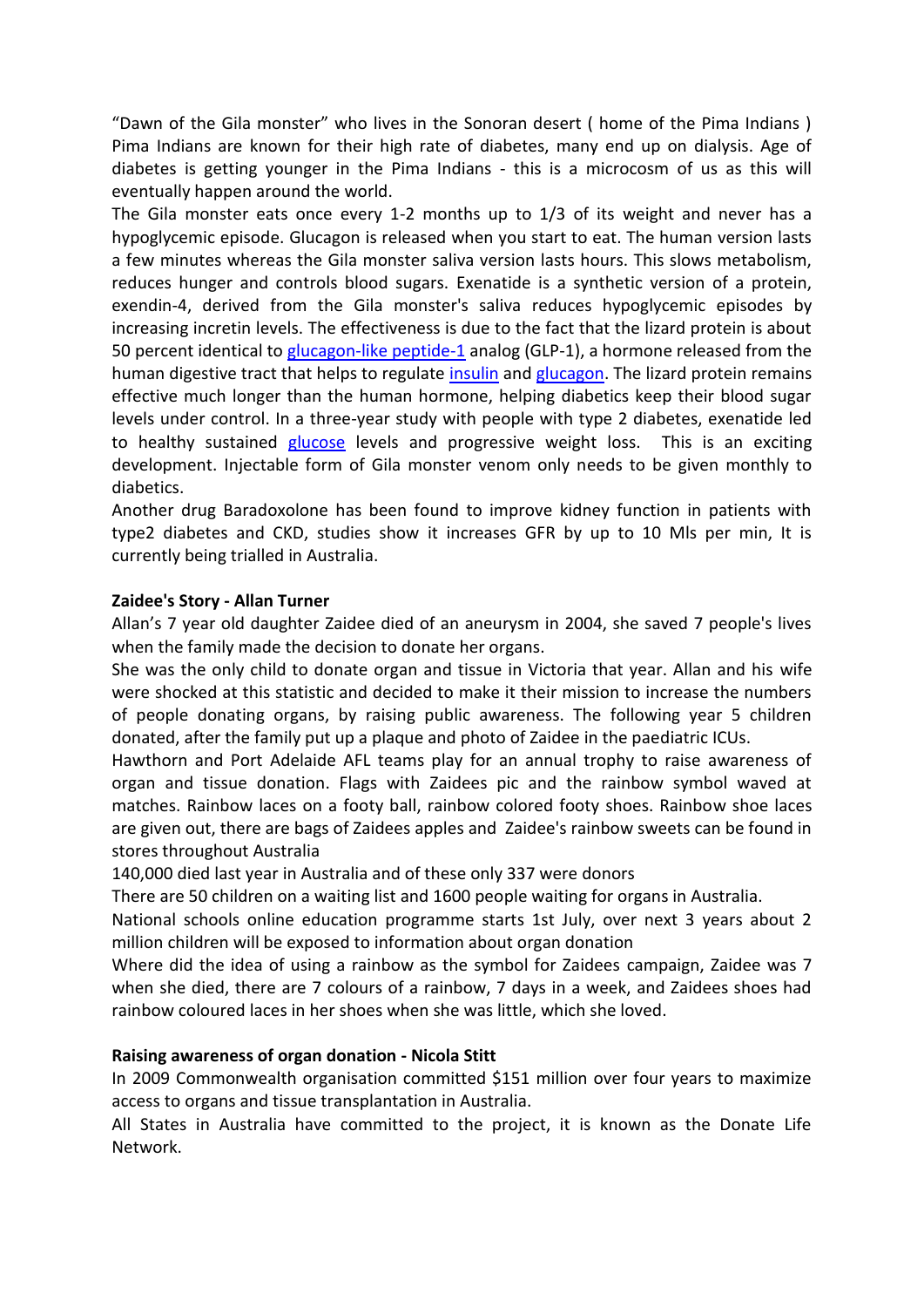Highest donation rates have occurred from 2009 to 2011, with strong growth. 337 donors with 1041 people receiving a transplant. More families are being approached in hospital by staff re donation.

Mid point review gives hope to achieving 16 donors per million by end of 2012. Some of the methods being used include;

- Expanding donor pool donation after cardiac death, suitability criteria becoming more lenient. Risk of transplantation versus not getting a transplant. Upper age limits for some organs increased
- GIVE clinical trigger ( have you given your patient the opportunity to GIVE) This is a tool used to help staff identify potential donors
- Increasing consent rates, about 60% in an Australian audit agree to donation. If request made by someone knowledgeable and supportive about donation this has been found to encourage donation.
- Raising awareness like NZ many don't discuss organ donation as a family. OK to Donate great website www.donatelife.gov.au

Priorities for targeted education programmes, especially for ethnic communities.

Shinto and Gypsy Roamny religions are the only ones to be against organ donation known in Australia.

# **Working together for Change - Rachael Walker**

Rachael talked about the CKD pilot study currently happening on East Coast of New Zealand.

Purpose - screening and managing high risk CKD patients in primary care

Two primary care practices chosen in poorest areas on the East Coast

Targeting reduction in ACR, BP, HbA1C, Chol, lifestyle modifications.

Working predominantly with Practice nurses and some GPs

"hard to reach patients" mostly involved.

Initially one of the key focuses was finding out what the patients actually knew about their condition

2 week follow up after initial visit the followed by 3 monthly reviews

Diabetic, hypertensive with albunminuria were the targeted group.

The sample group was made up of 71% Maori, 19% Pacific, 10% NZE

90% of those targeted were clinically obese.

Results - ACR significant improvement

BP dramatic decrease

HbA1C harder to manage, but big improvement.

BMI a small difference only esp at 9 months.

CVS risk minor changes

Some of the findings included;

- All results tapered off a little after 9 months.
- Knowledge change very much improved also lifestyle change improvement
- Intensive nursing management program is effective
- Benefits in partnerships with GPs, PN and Pharmacists.
- Majority of patients are making significant health changes.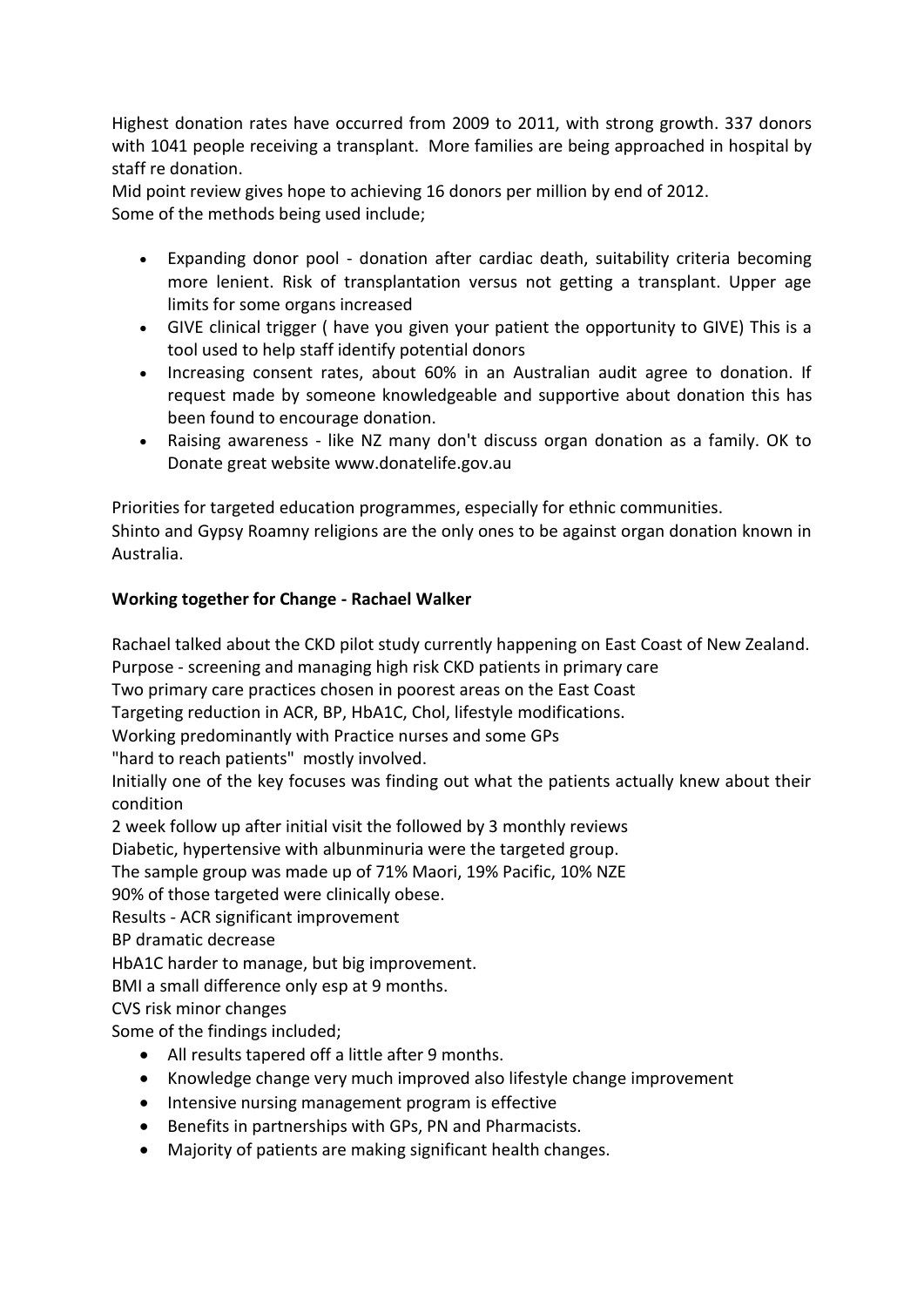## **The low clearance clinic - Jennifer Best**

Patients being seen by different nephrologists meant lots of different plans and inconsistent advice. Consultants not always aware of patient treatment plan, as a consequence of these findings it was decided a change in the model of care was needed – with a more focussed multi disciplinary approach vital, so the Low Clearance Clinic evolved.

The changes made included

- Nominated consultant for patient load,
- Pre dialysis nurse sits in on clinics to ensure continuity.
- Increase support from pharmacist, dietician, social worker
- Plan to have a diabetic educator in clinics when required.

Aims of the clinic are to, improve timely access creation and increase uptake of home dialysis therapies.

**Results:** 82% of patients started home therapies, patients experiencing better outcomes. And a more formalized treatment plan has been developed with buy in form all staff.

#### **Quality Assurance - Linda Ball USA**

Linda talked about the benefits of quality improvements. Simply put it examines processes in order to improve them. Some of the benefits include;

- Improve pt survival
- Employee satisfaction
- continuity of Care
- Decrease costs
- Profitability

It is quite different in the US

Do it right the first time. Payment based on quality based on points for a variety of things, points are allocated for fistulas and points are lost for catheters .Values are being assigned for almost everything. Depending on points depends on funding from Federal Govt.

## **Patient anger and aggression- David McCallum**

Royal Melbourne Hospital Care Service decided to run workshops following reports of an increase in patient aggression

Renal social workers ran workshops around

- Causes of anger
- How these were managed
- Fffect of the work environment

In 2008 it was noted there was a big jump in anger and aggression incidents, as a result the unit policy was reviewed, identifying risk factors. "Riskman" - an electronic reporting tool for all risk management events was utilised

The most common timing of events was usually waiting times between coming off and going on to dialysis.

Staff were educated and a pathway to deal with these situations was developed.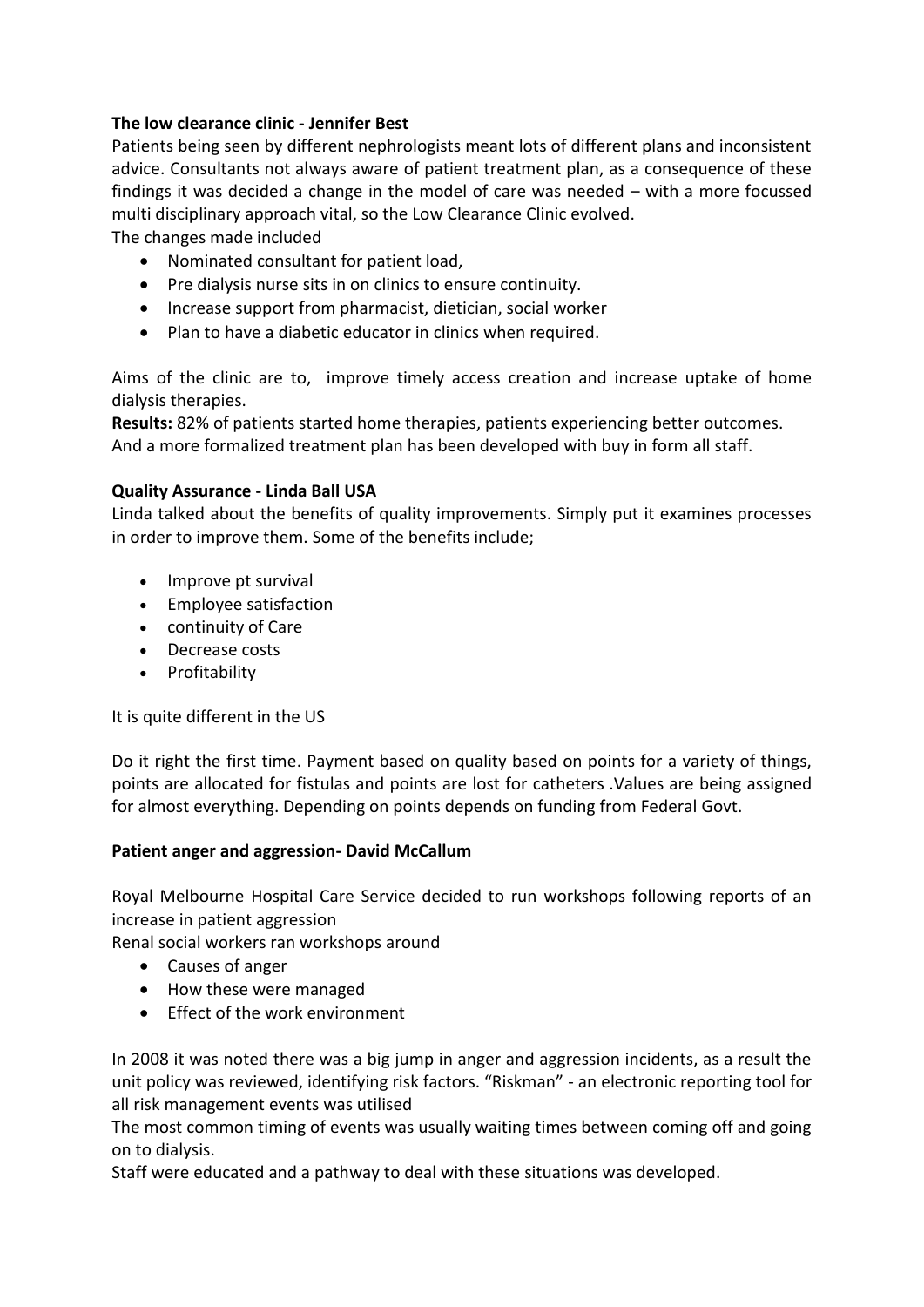Reviewed patients rights and responsibilities brochure.

Since review there has been a significant decrease in incidents and up until June 2012 there has been no reports of anger and aggression incidences.

# **RENEW Project: John Harkness**

Why change?

Struggling to meet demand

We know home therapies as very effective but only 41% on these(aim is 50%)

Stakeholder consultation very important.

Per dialysis planning process - patient journey/ perspective and staff perspective

Coordination and integration of care very important and a common theme with both patients and staff.

Solution design to address problems identified

Home haemodialysis nurse introduced

**Developing an integrated management system specific to haemodialysis - Samantha Tan**

RiskMan. Net can be accessed simultaneously by all nephron are clinics, it allows for reporting of hazard Identification

Equipment failure

Staff incidences

Patient adverse events

Complaints and feedbacks

These reports are sent to the management of Nephrocare for action as required, this enables a more efficient response To identified incidences.

Review of reports in 2011 it was noticed there were several hypotensive events, the procedures were reviewed and adapted as necessary resulting in a decrease in hypotensive events.

## **John Agar -Green Dialysis**

While clinical services and their staff have been trained to diagnose, treat and care for those in ill health, they have not been trained to think about the environmental "fall-out" of their treatment practices. Commonly, little thought is given to the holistic carbon footprint we leave behind. This being the case John Agar is looking at and initiating ways in which we can be more "green"

Some of the problems for dialysis units include; mains water greedy, grey water wasteful, power hungry- Carbon footprint heavy, utility costs becomes a patient expense when we send patients home.

In Australia patients pay their own utility costs

Units need to be far more responsible for water usage

Power costs are set to double or triple over next 5 years

Need to find ways to sustain patients at home.

Waste disposal is a big issue and need to develop systems to reuse and recycle

Need to be Eco responsive, carbon footprint light

John showed the Fresenius building of the future, which had some very innovative features

 Reject water quality is easily drinkable 1 little per minute goes down the drain during dialysis. 490 L of water is used per patient per treatment.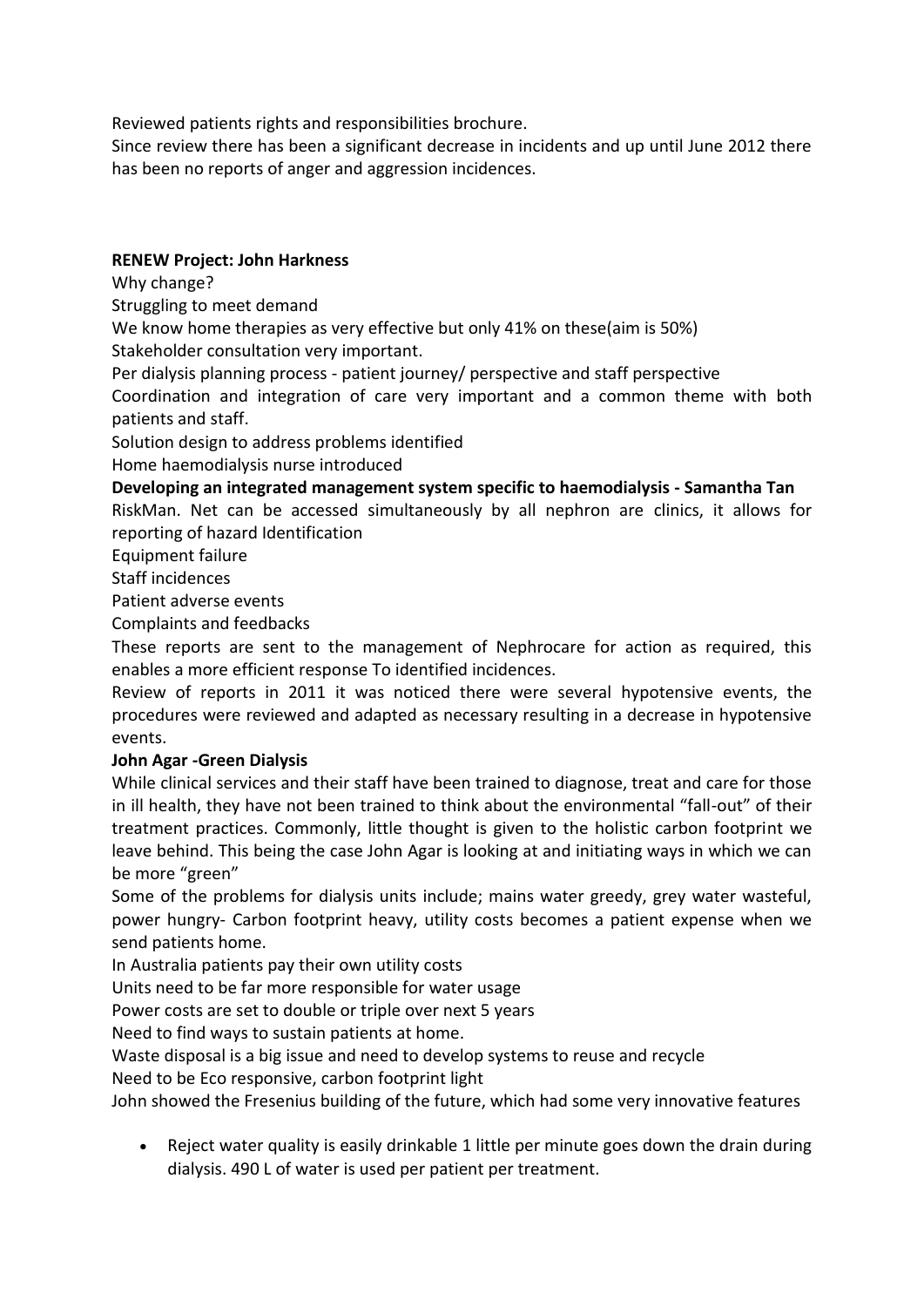350 litres of water wasted per treatment.

**In Geelong they reclaim reject water**, which is used for autoclaving, flushing toilets etc in the hospital.

In home system, water tanks, pump to cattle troughs, laundry reuse systems, gardening watering system.

Growing seaweed from dialysis waste (John Agar using this in Geelong)

In Geelong there have been innovative water systems installed into 8 home dialysis patients. Reusing Reject Water is community minded, inexpensive and "good media"

The water saving volume and cost is profound; cost reductions at home may encourage retention rates.

Potential for generation of income (sell onto local car wash etc)

Solar power assisted dialysis feeding solar power to the national grid, and use power directly from the national grid. It cost \$16,219 Au to install solar system of the roof. Power reduction 76.5% and cost saving.

Some ideas that are being looked at are incentivization action for home patients discounted home solar for all home patients, it will cost around \$3400 to set up solar system Overseas groups;

www.greenerhealthcare.org/green-nephrology

Green nephrology (UK)

Is staffed

Resourced by the NHS

Has a significant publication record

Has mapped the complete carbon footprint for dialysis, to reduce the environmental burden of dialysis.

## [Info@sustainable.healthcare.org](mailto:Info@sustainable.healthcare.org)

Some of the ideas for use of recycled waste include

- 2.5 kg per treatment of waste on site autoclaving of dialysis waste products, using reject water to drive the autoclave.
- Road bollards used made from reused plastic waste from dialysis lines.
- Using roof spaces for gardens, perhaps patients could tend their gardens on the roof after they finish dialysis!!

John also talked about the issue of light in dialysis published in clinical chemistry interesting research into the effect of light during dialysis treatment

Findings light shielded patients had lower plasma concentrations. The environmental light that shines on the blood lines..... Hour after hour, might actually matter!

**History of Haemodialysis in Australia and New Zealand - Bill Adams**

1967 haemodialysis was a big procedure, all gowned gloved parading around the patient and a recirculation tank

Peritoneal dialysis was a continuous and endless with flow rates being limited by an inline millipede filter.

In 1968 there was a very low medical and public awareness of dialysis in the community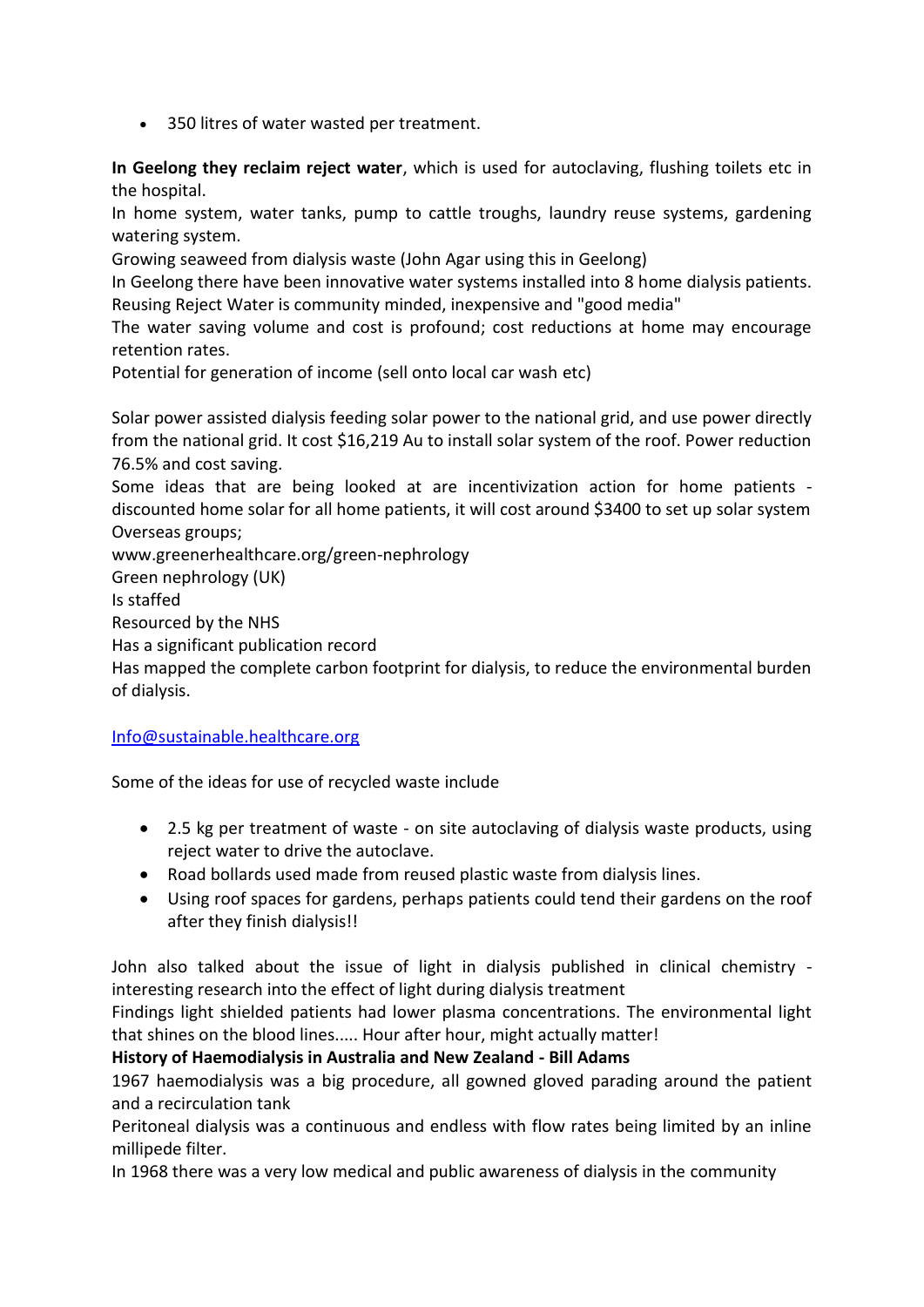The AV scribner shunts were used. The AV fistula which was developed in the mid 1960 s was only rarely used.

Keel dialyser plates were reused a number of times for each set up. It took a long time to set them up, making haemodialysis a very cumbersome and laborious procedure

Dialysis staff died from Hepatitis which they caught from patients

1978 was the first time ANZDATA information gathered, in it's crude form

1977 the common causes of renal failure were Glomerular Nephritis 35% , Analgesic Nephropathy 17%, renal failure from diabetes very low back then!

#### **The girl with the Butterfly rash- Kathy McNamara**

This was a case study

27 yr old female with SLE diagnosed at 14

Developed cerebral lupus in 2012

SLE affects females more than males 10-1

It affects skin, kidneys, blood, heart, CNS,lungs

ANA antinuclear antibodies have the ability to attack structures of the nucleus of the cells Raised ANA levels found in SLE

She ended up developing lupus nephritis, which was managed with medication and is currently in remission.

#### **Renal palliative care program-Samantha Harrington**

Chronic Diseases Paliative Care project, funded by government

Northern Territory renal services have 71% of their patients live in remote areas

85% of all people receiving dialysis in NT are aboriginal

Use of aboriginal interpreters is integral to service

Model of Palliative Care, they want to go home to have Bush Tucker, tell their stories, be with family and friends.

Coordinator role encourages patients to be referred when GFR is 15

Talk to family about kidney disease, what it means how important it is to take medication.

The chief objective is to try to get people home so they can die there.

Specialist Outreach clinics have been set up

**Teleconferencing** a great tool for communicating with family regarding the plan for the family member

Staff from the Palliative care team talk to clinics about their service seeking feedback on how they can improve it.

The most important aim is to enable quality time with their families before they die

It is important that clear consise information about palliative care is given to the patient and their family

NT govt funds "Return to country flights", this is where the patient is flown back to their home to die.

## **Challenges**

English as a second or third language

Decision making hierarchy

Cultural issues around death and dying

High turnover of staff

#### **Outcomes**

Improved continuity of care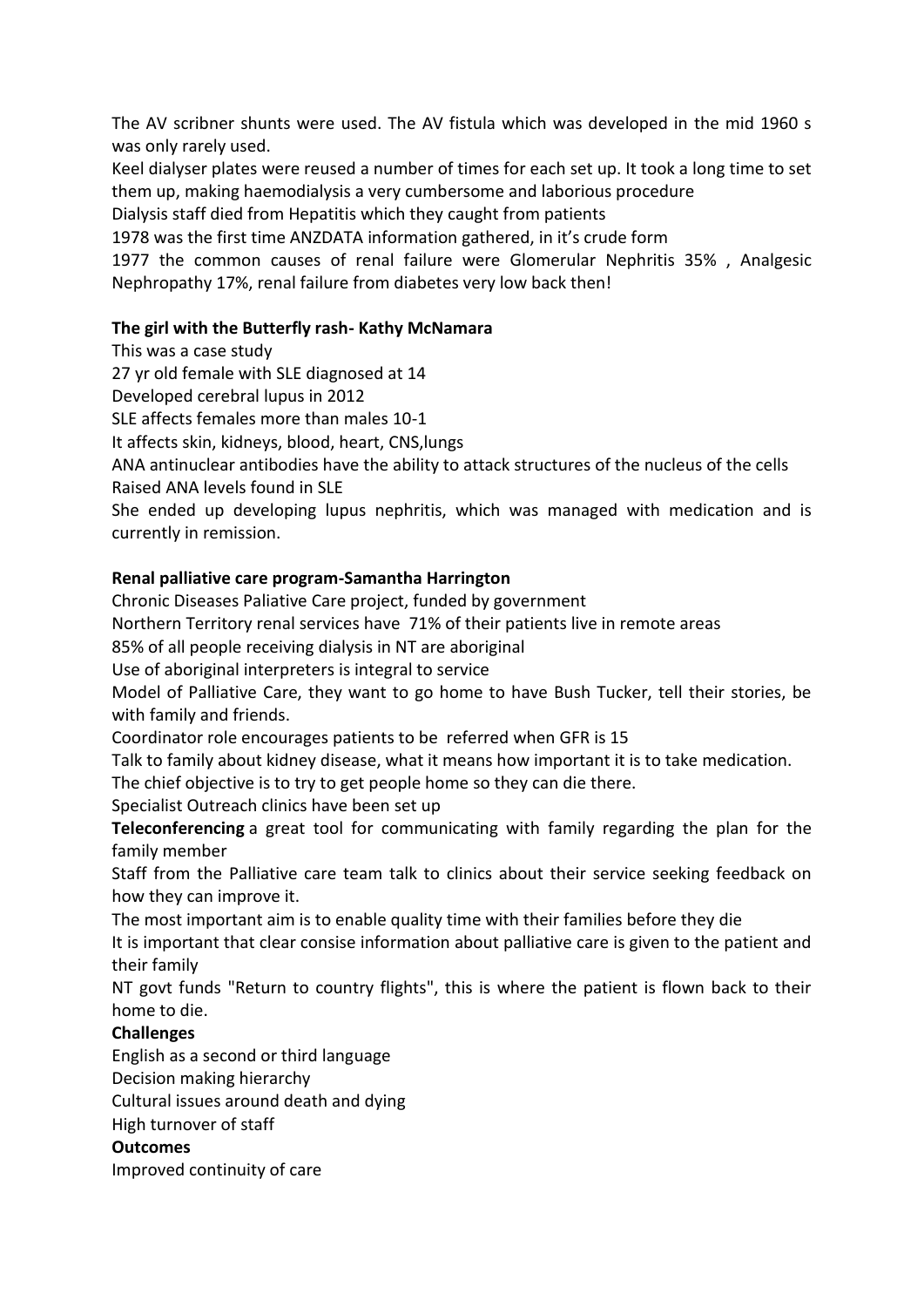Educational materials developed wwwkidneyheathaustralia.org.au. Have all the resources on line. **Improving outcomes for patients with ESRD -Charlotta Ekatrom** Sir Charles Gardiner Hospital WA -CKD clinics Had 80-90 pts commencing dialysis annually of these 70% were late referrals So.... Increased FTE pre dialysis educator role Focussed on what is CKD, symptoms, Self management, treatment options. The result being an improvement in the numbers of late referrals and better relationships with GPs **Renal Supportive Care - Elizabeth Josland, St George's Hospital** Another talk about the palliative care role with the increase in age of those commencing dialysis, which of course brings with it it's own set of issues. Maintaining good links with palliative care team seen as important Working with other disciplines, as well as social workers and pharmacists Continuity of care important for the patient and their family. **PD in a Multicultural Society Fiona Brown, Monash Medical Centre** Population of Australia breakdown 88 %Caucasian 73% PD 8.1 %Asian 15% PD 2.3 %Torres strait/ aboriginal 7% PD Asians have better survival rates on PD Why? ?Smaller ?Dietary habits different, less constipation ?Less glucose ?Better RRF ?Better compliance ?Less systemic inflammation ?Genetics ?Low transporters No increase in (PD or HD) Aboriginal combined mortality but significantly increased in transplant mortality compared with Caucasian Poor PD patient survival in aboriginals from regional and remote regions. Aboriginals have higher PD peritonitis rates Asian countries have 96% technique survival vs 50% in Australia QOL is lower in Asians than others on dialysis, not entirely sure why this is Basically Asian patients do better on dialysis, Indigenous patients do worse. **Cultural Considerations in a Renal Diet - Karen Manley**

A good diet will improve nutritional status and outcome.

Group education not ideal as everybody is different in what they do and don't like Issues include; understanding, lack of support, religion, lack of resources, aim of treatment, lack of communication

Make sure they can read, some patients don't want to admit they can't read.

Cultural attitude to diet eg Japanese starve during illness, Italians eat more during illness. Culturally based food habits are often one of the last traditions people change because they preserve ethnic identity.